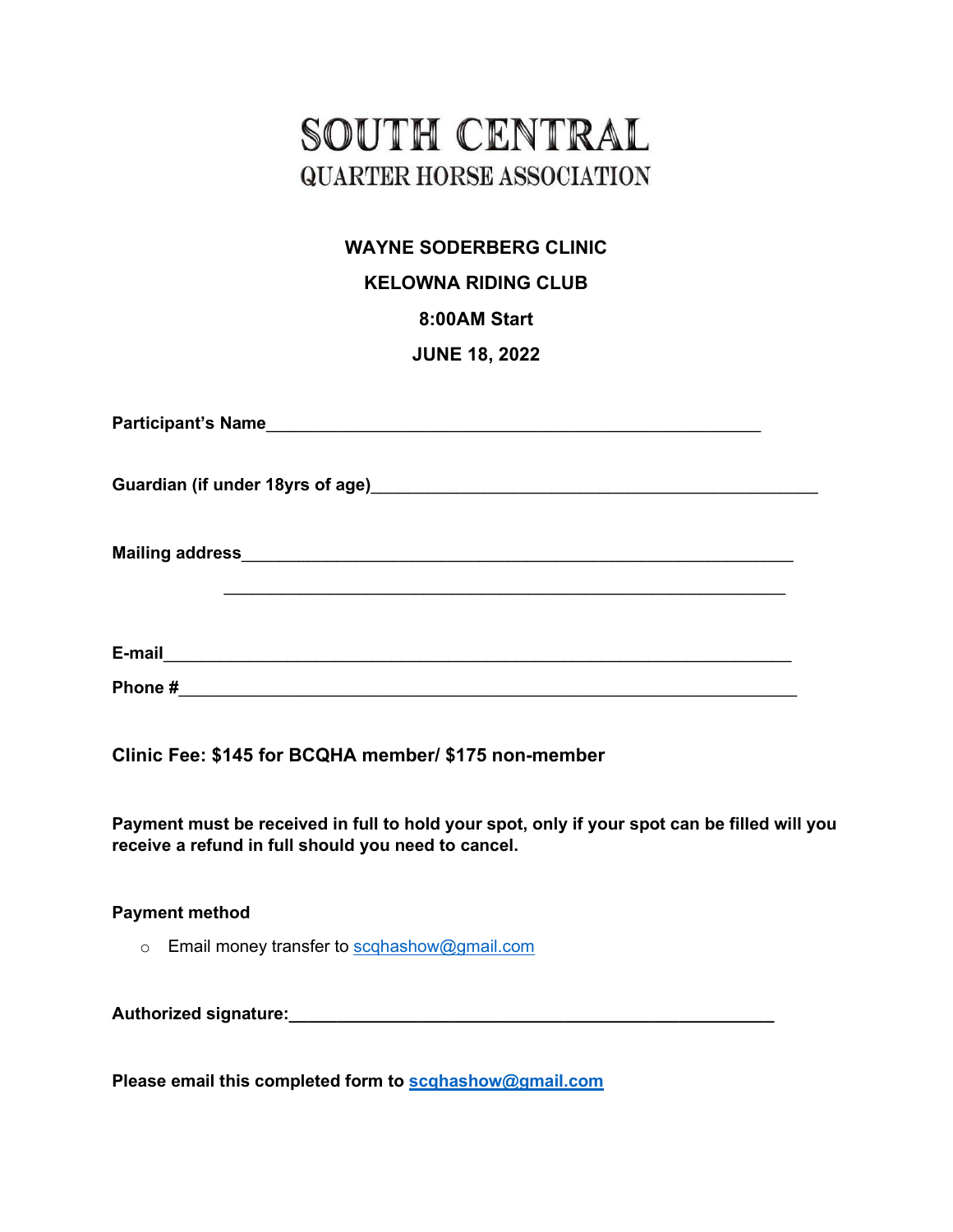## **EQUESTRIAN ACTIVITIES WAIVER AND RELEASE OF LIABILITY**

Whereas British Columbia Quarter Horse Association ("BCQHA") is a Society, registered with the Registrar of Companies for British Columbia under No. S-0041873 in accordance with the Society Act of British Columbia and has multiple zones ("Zones") within the Province of British Columbia. Each Zone has its own Board of Directors for operational purposes, but they exist as Zones of BCQHA and not as separate entities.

In consideration of the undersigned (the "Releaser") being allowed to participate in any way in any event, activity or program hosted, organized, sponsored, or promoted by BCQHA or any of its Zones, or in any event in which BCQHA or any of its Zones are participating or involved with (collectively the "Events"), the undersigned Releaser hereby acknowledges, appreciates, and agrees that:

- 1.The risk of injury from the activities associated with any equestrian program is significant, including the potential for permanent paralysis and death, and while particular rules, equipment, and personal discipline may reduce this risk, the risk of serious injury does exist;
- 2.I KNOWINGLY AND FREELY ASSUME ALL SUCH RISK, both known and unknown, EVEN IF ARISING FROM THE NEGLIGENCE OF BCQHA or any of its Zones, their respective successors or assigns, Officers, Directors, or Members, and I assume full responsibility for my participation in any of the Events;
- 3.I willingly agree to comply with the stated and customary terms and conditions for participation in any of the Events. If however, I observe any unusual or significant hazard ("Hazard") during my presence or participation in any of the Events, I will remove myself from participation and bring such Hazard to the attention of the nearest BCQHA or Zone official immediately;
- 4. I hereby release, indemnify, and save harmless BCQHA and each of its Zones, and their respective successors or assigns, Officers, Directors, or Members, and any related organizations or sponsors (collectively the "Releases") from any and all actions, causes of action, suits, debts, duties,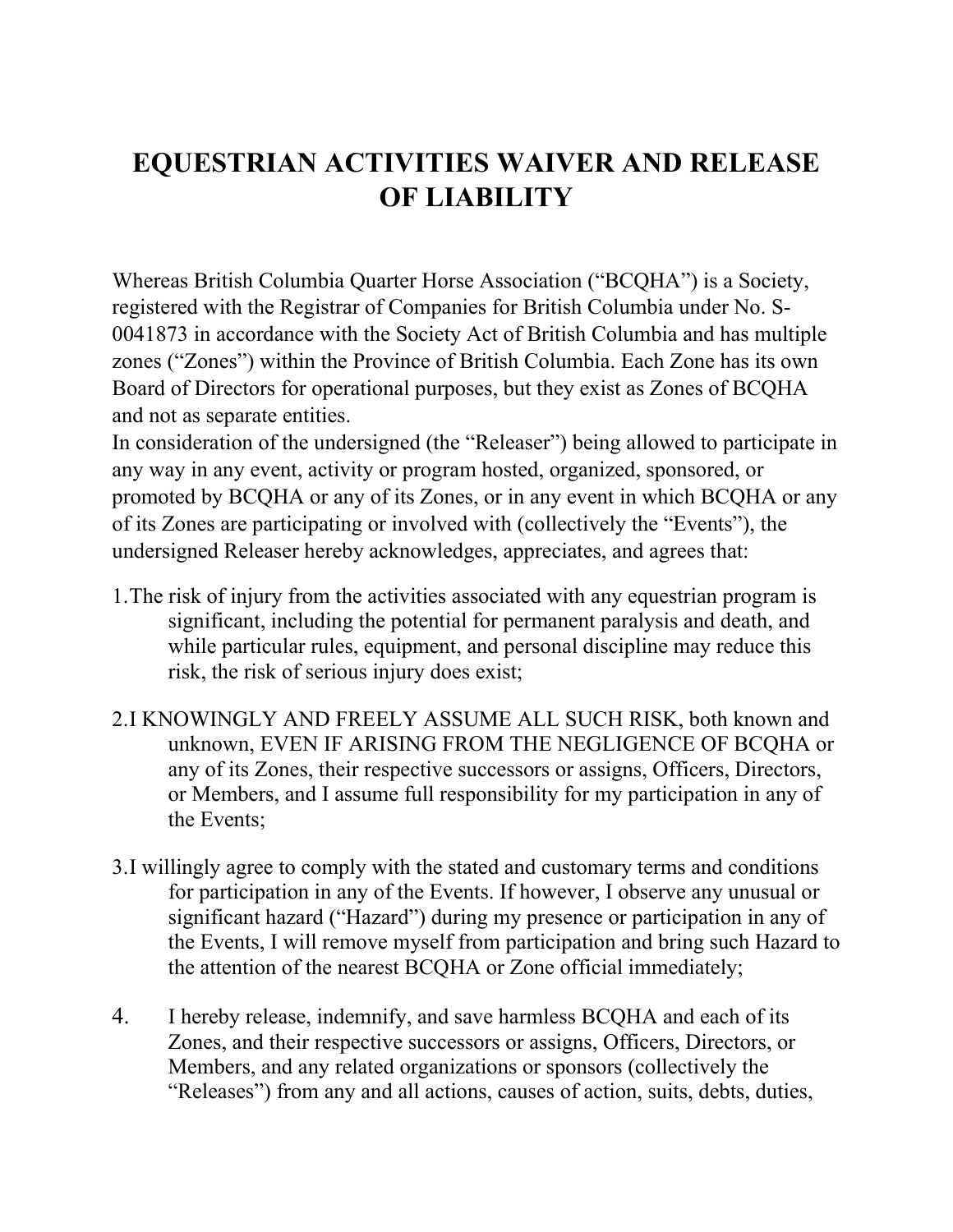accounts, contracts, claims and demands whatsoever in nature and kind wherever and however arising, in law or in equity, that the Releaser now or in the future can, will, or may have against the Releases including and without limitation, any matter, thing or action arising out of, or in any way related to, my participation in any of the Events and with RESPECT TO ANY AND ALL INJURY, DISABILITY, DEATH, or loss or damage to person or property of the Releaser, WHETHER CAUSED BY THE NEGLIGENCE OF THE RELEASEES OR OTHERWISE. **SEPT** HAVE READ THIS RELEASE OF LIABILITY AND ASSUMPTION OF RISK AGREEMENT, FULLY UNDERSTAND ITS TERMS, UNDERSTAND THAT I HAVE GIVEN UP SUBSTANTIAL RIGHTS BY SIGNING IT, AND SIGN IT FREELY AND VOLUNTARILY WITHOUT ANY INDUCEMENT BY BCQHA, its Officers, Directors or Members, or any of its Zones and the Officers or Directors of BCQHA's Zones.

DATED:

#### WITNESS SIGNATURE OF RELEASOR

Name and address: